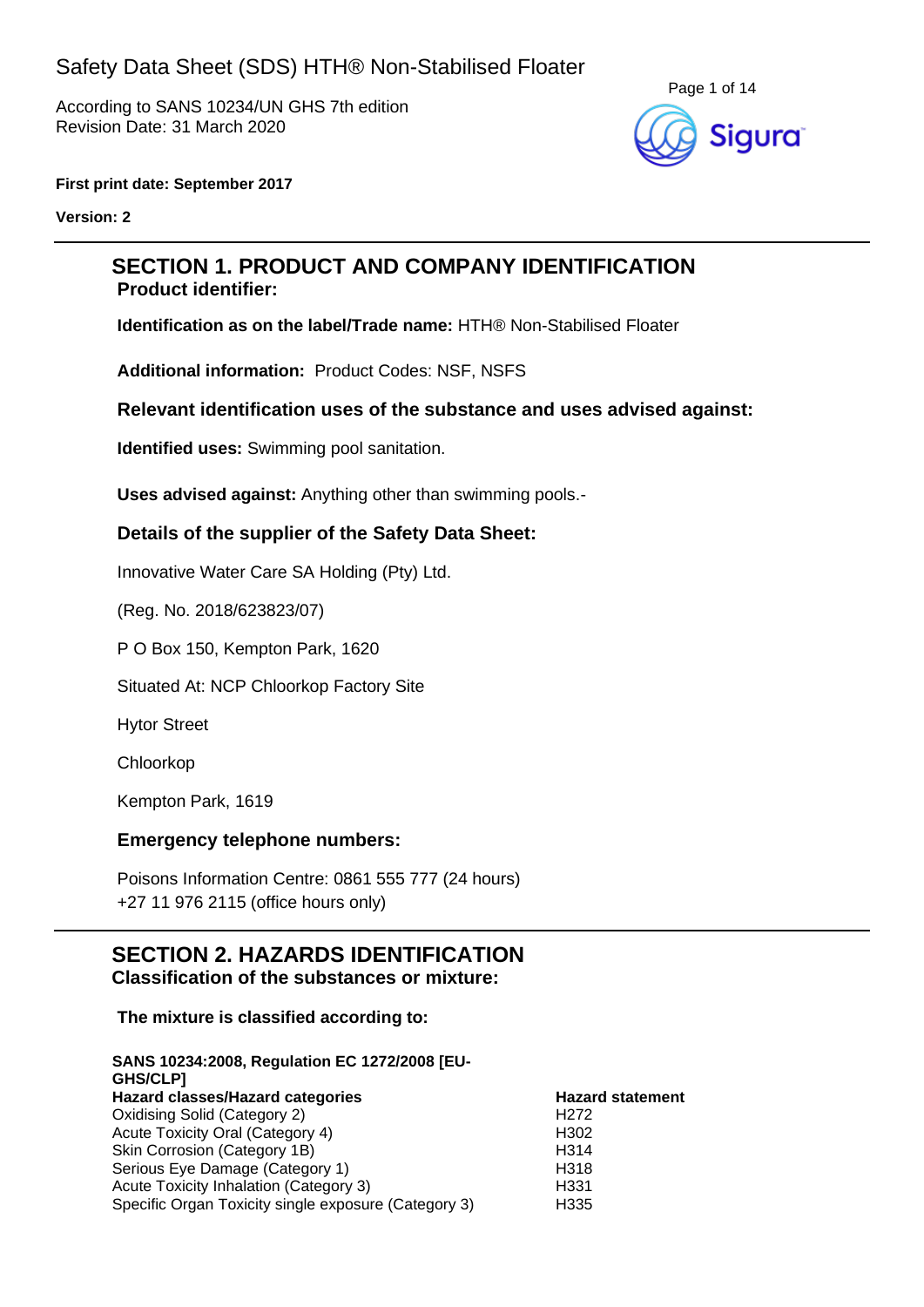According to SANS 10234/UN GHS 7th edition Revision Date: 31 March 2020



Aquatic Acute (Category 1) H400

For full text of H-Statements see section 16

### **The most important adverse effects:**

**The most important adverse physiochemical effects:** Oxidising solid.

**The most important adverse human health effects:** Toxic if inhaled, causes skin burns and serious eye damage.

### **Label elements:**

**Hazard pictograms:**



### **Signal Words: DANGER**

**Hazard Statements:** H272 May intensify fire; oxidiser**.** H302 Harmful if swallowed. H314 Causes severe skin burns and eye damage. H331 Toxic if inhaled. H335 May cause respiratory irritation. H400 Very toxic to aquatic life.

**Precautionary Statements:** P210 Keep away from heat, hot surfaces, sparks, open flames and other ignition sources. No smoking. P220 Keep/Store away from clothing/ combustible materials. P221 take any precaution to avoid mixing with combustibles. P260 Do not breathe dust or fumes. P264 Wash thoroughly after handling. P270 Do not eat, drink or smoke when using this product. P271 use only outdoors or in a well-ventilated area. P280 wear protective gloves/clothing/eye protection/face protection. P284 Wear respiratory protection. P301+P312+P330 IF SWALLOWED: Call a POISON CENTER or doctor/ physician if you feel unwell. P301+P330+P331 IF SWALLOWED: Rinse mouth. Do NOT induce vomiting. P303+P361+P353 IF ON SKIN (or hair): Take off immediately all contaminated clothing. Rinse skin with water/shower. P304+P340+P310 IF INHALED: Remove victim to fresh air and keep at rest in a position comfortable for breathing. Immediately call POISON CENTRE or doctor/physicians. P305+P351+P338 + P310 IF IN EYES: Rinse cautiously with water for several minutes. Remove contact lenses, if present and easy to do. Continue rinsing. Immediately call a POISON CENTER or doctor/ physician. P321 Immediately call a POISON CENTER or doctor/ physician if you feel unwell. P363 Wash contaminated clothing before reuse. P370+P378 In case of fire: Use dry sand, dry chemical or alcohol resistant foam to extinguish. P403+P233 Store in a wellventilated place. Keep container tightly closed. P405 Store locked up. P501 Dispose of contents/container in accordance with local/regional regulations.

**Special labelling of certain mixtures**: None known.

**Other hazards:** None known.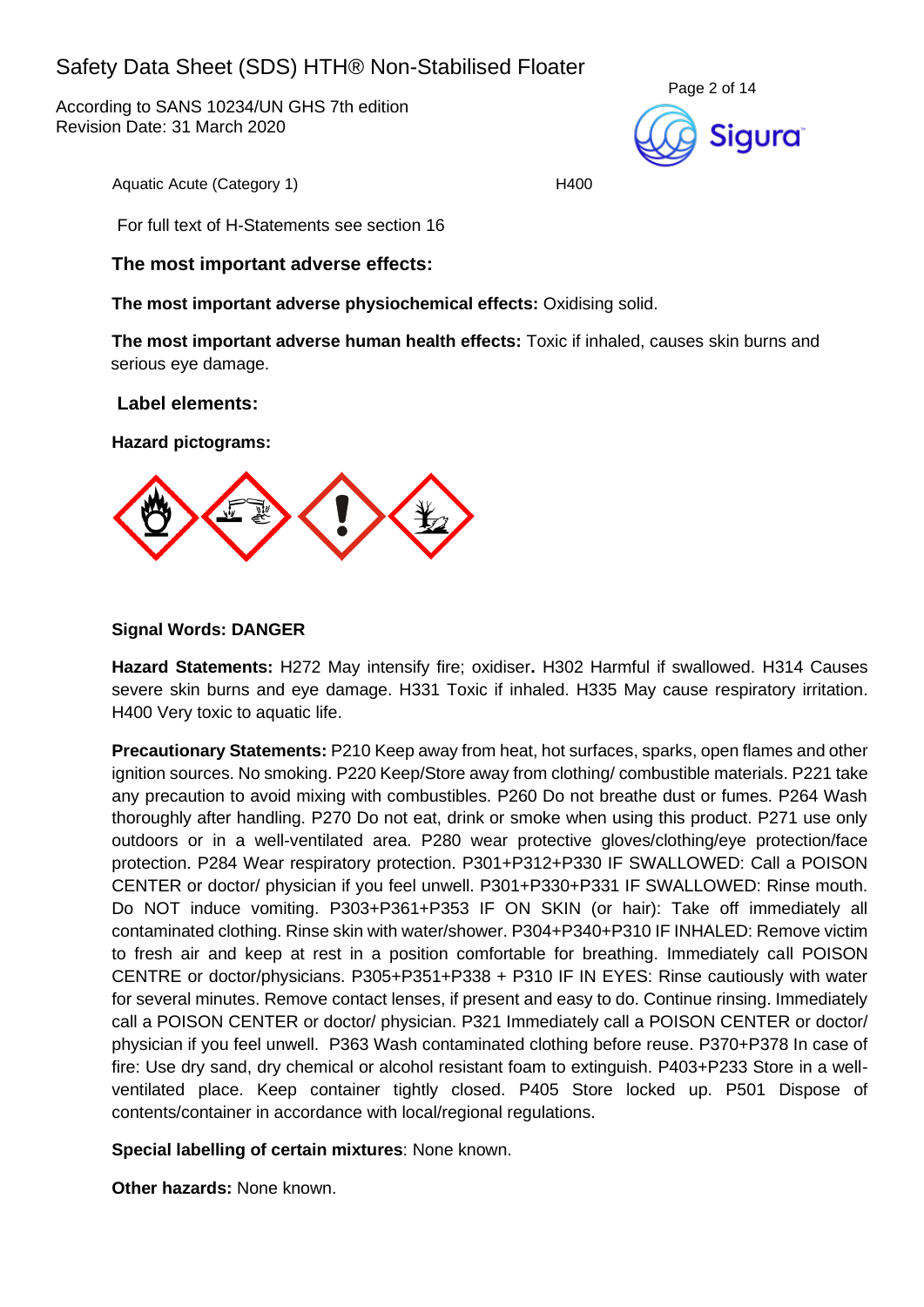According to SANS 10234/UN GHS 7th edition Revision Date: 31 March 2020



### **SECTION 3. COMPOSITION/INFORMATION ON INGREDIENTS Substance/Mixture:** Mixture

**Ingredients:**

|                        | CAS-No.    | Concentration | Classification                             |
|------------------------|------------|---------------|--------------------------------------------|
| Substance name (IUPAC) | EC-No.     | % by weight   | EC1272/2008                                |
| Calcium hypochlorite   | 7778-54-3  | 60-80         | Oxidizing Solid (Category 2) H272. Acute   |
|                        | 231-908-7  |               | Toxicity oral (Category 4) H302. Skin      |
|                        |            |               | Corrosion (Category 1B) H314. Aquatic      |
|                        |            |               | Acute (Category 1) H400.                   |
| Calcium chloride       | 10043-52-4 | $0.1 - 5$     | Eye irritant (Category 2) H319.            |
|                        | 233-140-8  |               |                                            |
| Calcium hydroxide      | 1305-62-0  | $0.1 - 4$     | Skin Irritation (Category 2) H315. Serious |
|                        | 215-137-3  |               | Eye Damage (Category 1) H318. STOT SE      |
|                        |            |               | (Category 3) H335.                         |

There are no additional ingredients present which, within the current knowledge of the supplier and in the concentrations applicable, are classified as hazardous to health or the environment and hence require reporting in this section.

Occupational exposure limits, if available listed in Section 8. For the full text of the H-Statements mentioned in this Section, see Section 16.

### **SECTION 4. FIRST AID MEASURES Description of first aid measures:**

**General Advice:** Call the Poison Information Centre or doctor for treatment advice. Have the product container or label with you when calling a poison control centre or doctor, or going for treatment.

**In case of inhalation:** Call the Poison Centre or doctor IMMEDIATELY for treatment advice, move person into fresh air. If not breathing, give artificial respiration.

**In case of skin contact:** Take off contaminated clothing. Rinse skin immediately with plenty of water for at least 15-20 minutes. Call the Poison Centre or doctor for treatment advice.

**In case of eye contact:** Hold eye open and rinse slowly and gently with water for 15-20 minutes. Remove contact lenses, if present, after the initial 5 minutes, then continue rinsing eye. Seek medical attention immediately.

**In case of ingestion:** Call the Poison Centre or doctor IMMEDIATELY for treatment advice. Have person sip a glass of water if able to swallow. Do NOT induce vomiting. Never give anything by mouth to an unconscious person.

## **Most important symptoms and effects, both acute and delayed:**

**Inhalation:** Corrosive. Extremely destructive to tissues of the mucous membranes and upper respiratory tract. Symptoms may include burning sensation, coughing, wheezing, laryngitis, and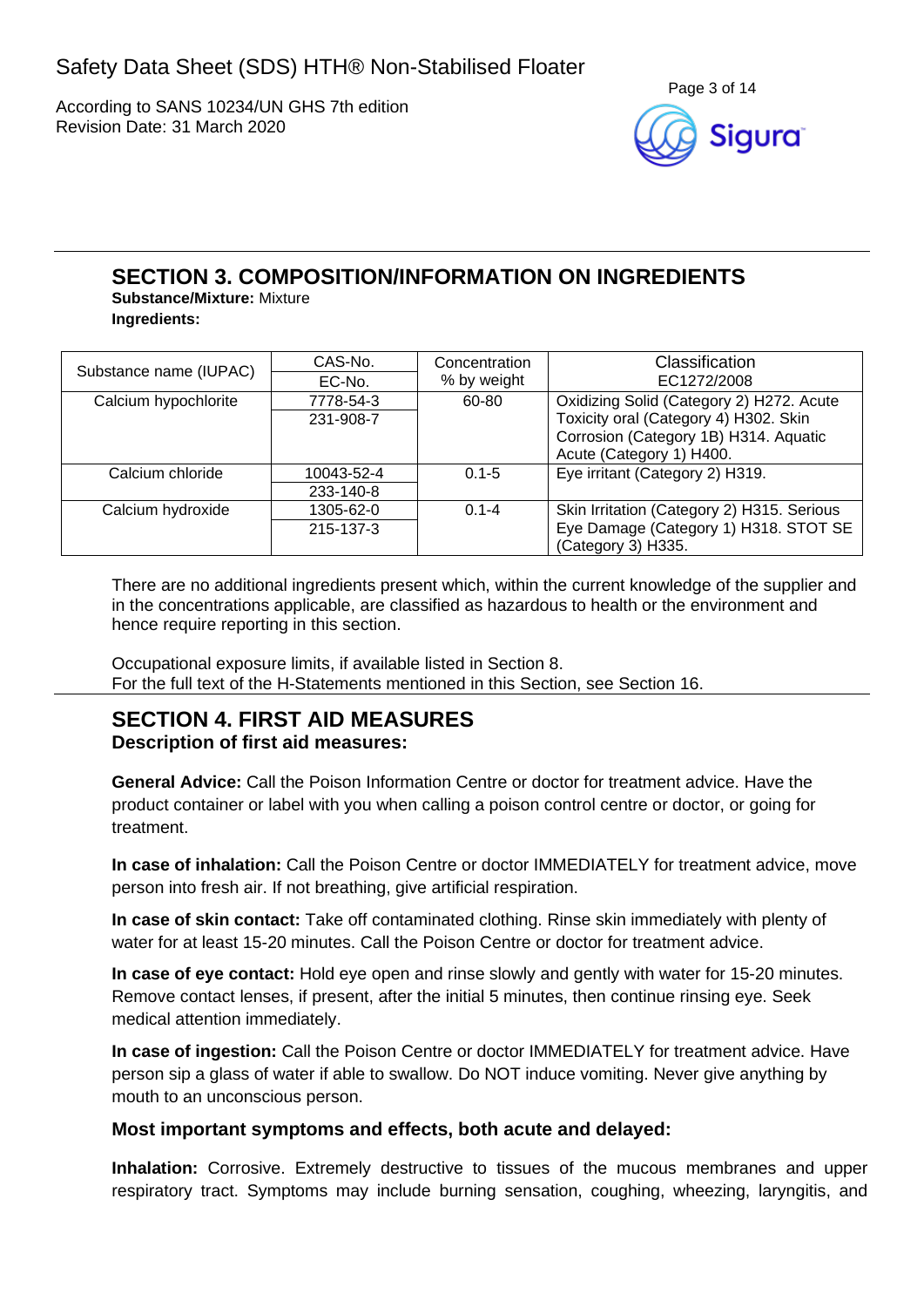According to SANS 10234/UN GHS 7th edition Revision Date: 31 March 2020



shortness of breath, headache, nausea and vomiting. Inhalation may be fatal as a result of spasm inflammation and edema of the larynx and bronchi, chemical pneumonitis and pulmonary edema.

**Ingestion:** Corrosive. Swallowing can cause severe burns of the mouth, throat, and stomach. Can cause sore throat, vomiting, diarrhoea.

**Skin Contact:** Corrosive. Symptoms of redness, pain, and severe burns can occur.

**Eye Contact:** Corrosive. Contact can cause blurred vision, redness, pain and severe tissue burns.

#### **Indication of any immediate medical attention and special treatment needed:**

Probable mucosal damage may contraindicate the use of gastric lavage.

### **SECTION 5. FIREFIGHTING MEASURES Extinguisher media:**

**Suitable extinguisher media**: Water only.

**Unsuitable extinguishing media:** Do not use dry extinguishers containing ammonium compounds.

#### **Special hazards arising from the mixture:**

Sealed containers may rupture when heated. An explosion can occur if either a carbon tetrachloride or a dry ammonium compound fire extinguisher is used to extinguish a fire involving calcium hypochlorite.

#### **Advice for fire-fighters:**

Evacuate area and contact emergency services. Toxic gases may be evolved in a fire situation. Remain upwind and notify those downwind of hazard. Wear full protective equipment including Self Contained Breathing Apparatus (SCBA) when combating fire.

#### **Additional information:**

This product is chemically reactive with many substances. Any contamination of the product with other substances by spill or otherwise may result in a chemical reaction and fire. This product is a strong oxidizer which is capable of intensifying a fire once started. Product is not known to be flammable, combustible or pyrophoric.

## **SECTION 6. ACCIDENTAL RELEASE MEASURES Personal precautions, protective equipment and emergency procedures:**

Response to a large quantity spill or when dusting or decomposition gas exposure could occur requires the use of a positive pressure full face supplied by air respirator or self-contained breathing apparatus (SCBA), chemical resistant gloves, coveralls and boots. In case of fire, this personal protective equipment should be used in addition to normal fire fighter equipment.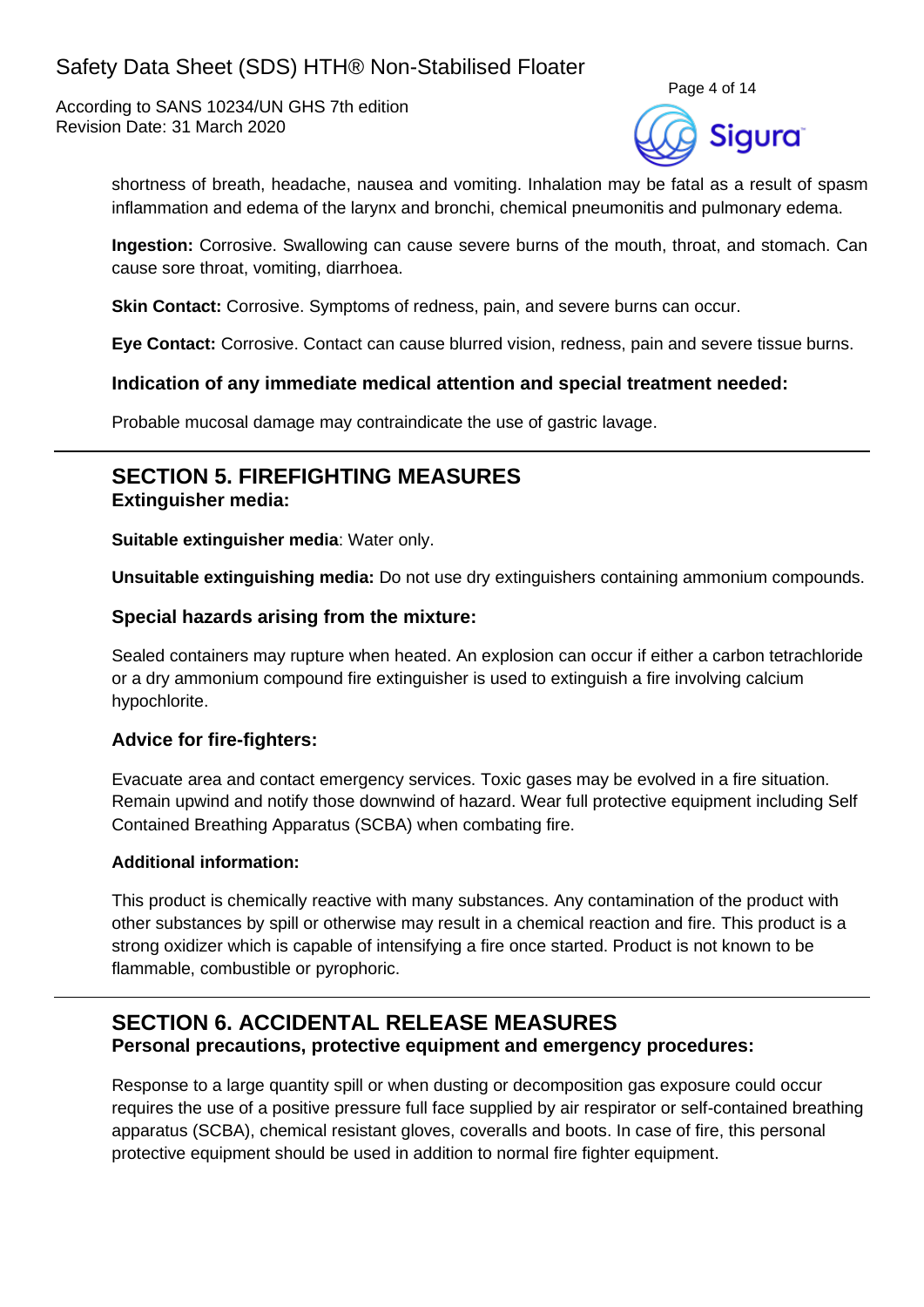According to SANS 10234/UN GHS 7th edition Revision Date: 31 March 2020



**For non-emergency personnel:** Isolate area. Keep unnecessary and unprotected personnel from entering the area. Avoid inhalation, and contact with skin. Refer to Section 7, Handling, for additional precautionary measures. Use appropriate safety equipment. For additional information, refer to Section 8, Exposure Controls and Personal Protection.

**For emergency responders**: Remove all sources of ignition. Keep water away from spilled material. Refer to Methods for containment and cleaning up.

### **Environmental precautions:**

Prevent from entering into soil, ditches, sewers, waterways and/or groundwater.

### **Methods for containment and cleaning up:**

**Air release**: Vapours may be suppressed by the use of water fog. All water utilized to assist in fume suppression, decontamination or fire suppression may be contaminated and must be contained before disposal and/or treatment.

**Water release**: This product is heavier than water. This material is soluble in water. Monitor all exit water for available chlorine and pH. Advise local authorities of any contaminated water release.

**Land release**: DANGER: All spills of this product should be treated as contaminated. Contaminated product may initiate a chemical reaction that may spontaneously ignite any combustible material present, resulting in a fire or great intensity. In case of a spill, separate all spilled product form packaging, debris, and other material. Using a clean broom / shovel, place all spilled product into plastic bags, and place those bags into a clean, dry disposal container, properly marked and labelled. Disposal containers made of plastic or metal are recommended. Do not seal disposal containers tightly. Immediately remove all product in disposal containers to an isolated area outdoors. Place all damaged packaging material in a disposal container of water to assure decontamination (i.e. removal of all products) before disposal. Place all undamaged packaging in a clean, dry container properly marked and labelled. Dispose of in accordance with municipal, provincial and national regulations.

### **Reference to other sections:**

See section 7 for information on safe handling.

See section 8 for information on personal protection equipment.

See section 13 for information on disposal.

### **Additional information:**

Hazardous concentrations in air may be found in local spill area and immediately downwind. Remove all sources of ignition. Stop source of spill as soon as possible and notify appropriate personnel. Dispose of spill residues per guidelines under Section 13, Disposal Consideration.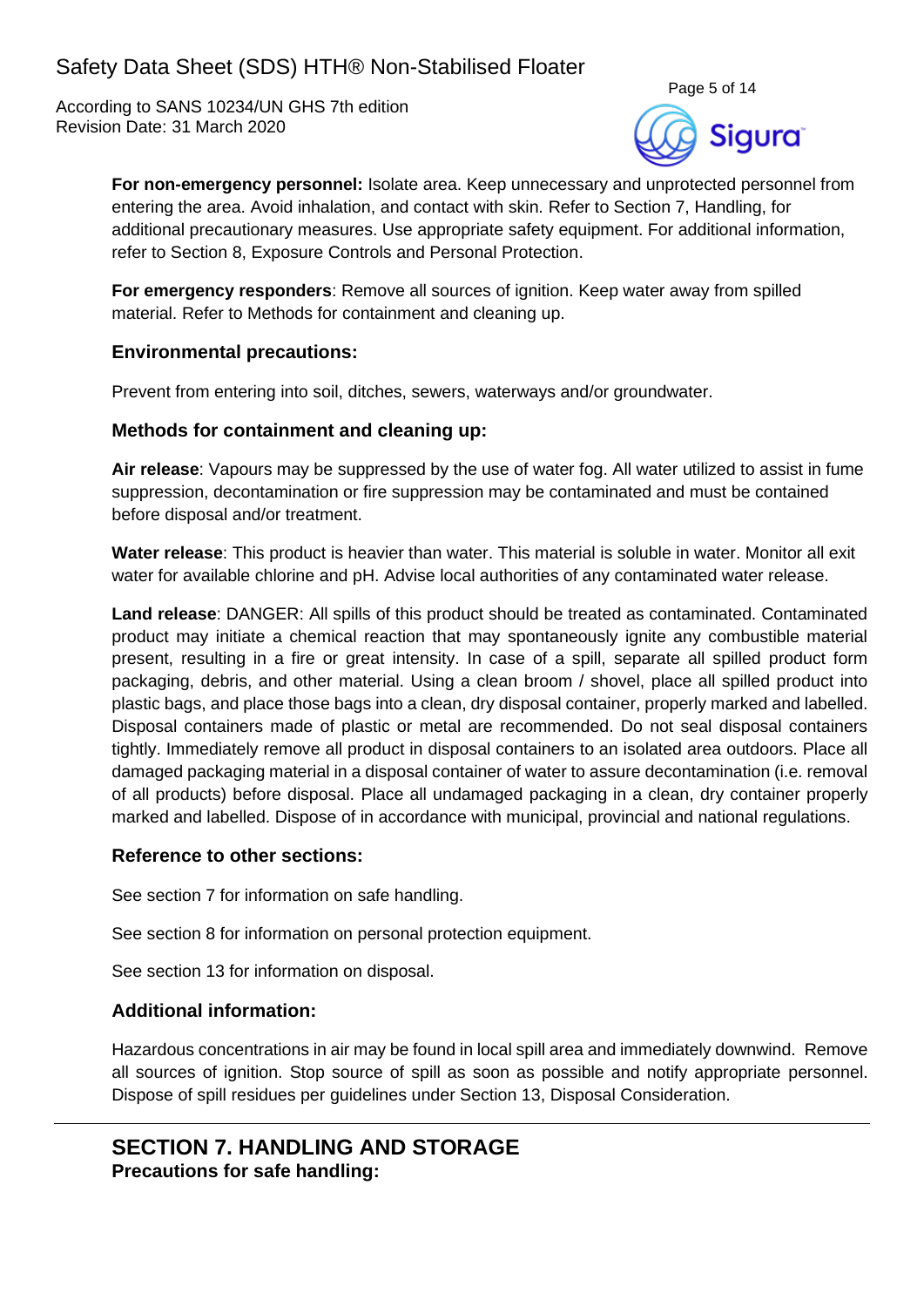According to SANS 10234/UN GHS 7th edition Revision Date: 31 March 2020



**Precautions for safe handling:** Avoid inhalation of dust and fumes. Do not take internally. Avoid contact with skin, eyes and clothing. Upon contact with skin or eyes, wash off with water. Remove contaminated clothing and wash before reuse.

**Protective measures:** Observe directions on label and instructions for use. Avoid contact with skin and eyes. Avoid formation of dust and aerosols. Provide appropriate exhaust ventilation at places where dust is formed.

### **Conditions for safe storage, including incompatibilities:**

**Storage**: Keep product tightly sealed in original containers. Store product in a cool, dry, well-ventilated area. Store away from combustible or flammable products. Keep product clean and free of all contamination, including, e.g. other pool treatment products, acids, organic materials, nitrogencontaining compounds, dry powder fire extinguishers (containing mono-ammonium phosphate), oxidisers, all corrosive liquids, flammable or combustible materials, etc.

**Shelf Life Limitations**: Do not store product where the average daily temperature exceeds 35°C / 95°F. Storage above this temperature may result in rapid decomposition, evolution of chlorine gas and heat sufficient to ignite combustible products. Shelf life (that is, the period of time before the product goes below stated label strength) is determined by storage time and temperatures. Store in cool, dry and well-ventilated area. Prolonged storage at elevated temperatures will significantly shorten the shelf life. Storage in a climate controlled storage area or building is recommended in those areas where extremes of high temperature occur.

**Incompatible materials for storage**: Do not allow product to come in to contact with other materials including e.g. other pool treatment products, acids, organic materials, nitrogen-containing compounds, dry powder fire extinguishers (containing mono-ammonium phosphate), oxidizers, all corrosive liquids, flammable or combustible materials, etc. A chemical reaction with such substances can cause a fire of great intensity.

**Do not store at temperatures above:** Average daily temperature of 35°C (95°F). Storage above this temperature may result in rapid decomposition, evolution of chlorine gas and heat sufficient to ignite combustible materials.

**Specific end uses:** Use only as directed.

**Shelf Life Limitations:** Do not store product where the average daily temperature exceeds 35°C / 95°F. Storage above this temperature may result in rapid decomposition, evolution of chlorine gas and heat sufficient to ignite combustible products. Shelf life (that is, the period of time before the product goes below stated label strength) is determined by storage time and temperatures. Store in cool, dry and well ventilated area. Prolonged storage at elevated temperatures will significantly shorten the shelf life. Storage in a climate controlled storage area or building is recommended in those areas where extremes of high temperature occur.

## **SECTION 8. EXPOSURE CONTROLS/PERSONAL PROTECTION Control parameters:**

**Occupational exposure limits:**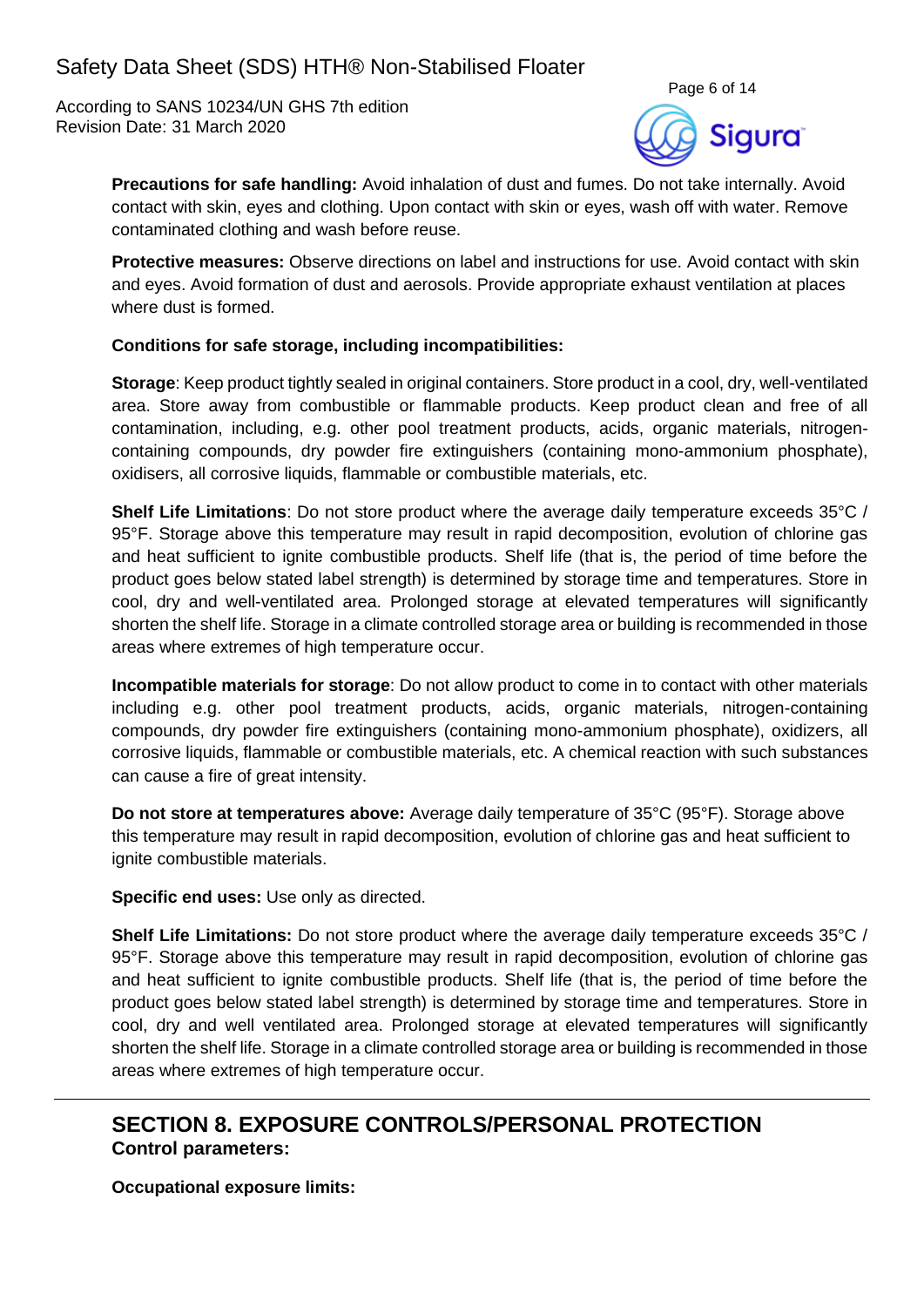According to SANS 10234/UN GHS 7th edition Revision Date: 31 March 2020



| Components (CAS-No.)             | Value         | Control                 | Basis (Update)     |
|----------------------------------|---------------|-------------------------|--------------------|
|                                  |               | parameters              |                    |
| Calcium hypochlorite (7778-54-3) | TWA           | 1 mg/m <sup>3</sup>     | ARCH OEL*          |
| Calcium hypochlorite (7778-54-3) | Conc          | 37-48 mg/m <sup>3</sup> | NIOSH/Guide IDLH   |
| Calcium hydroxide (1305-62-0)    | <b>TWA</b>    | 5 mg/m $3$              | ACGIH (02 2014)    |
| Calcium hydroxide (1305-62-0)    | TWA<br>OEL-RL | 5 mg/m $3$              | OHS Act 85 of 1993 |

\*IWC (Sigura) recommended occupational exposure guideline

**Biological exposure indices (BEI):** No data available.

**Additional exposure limits under the conditions of use:** No data available.

### **Exposure control:**

**Appropriate engineering controls**: Avoid inhalation. Use in well ventilated areas. Where an inhalation risk exists, mechanical extraction ventilation is recommended. Maintain dust levels below the recommended exposure limit.

### **Protective equipment for routine use of product:**

**Respiratory Protection:** Use an approved air-purifying respirator if levels above exposure limits are possible. Air purifying respirators should not be used in oxygen deficient or IDLH atmospheres or if exposure concentrations exceed ten times the published limit.

**Skin protection:** Wear impervious gloves to avoid skin contact. A full impervious suit is recommended if exposure is possible to a large portion of the body.

**Protective clothing type:** Neoprene, nitrile, natural rubber (includes: gloves, boots, apron and protective suit).

**Eye protection:** Use chemical safety goggles.

**General Protection Measures:** An eye wash and safety shower should be provided in the immediate work area.

**Environmental exposure controls:** Prevent from entering into soil, ditches, sewers, waterways and/or groundwater.

## **SECTION 9. PHYSICAL AND CHEMICAL PROPERTIES Information on basic physical and chemical properties**

**Appearance (form):** Solid granules.

**Colour:** White or grey-white.

**Odour:** Chlorine odour.

**Odour threshold:** Not known.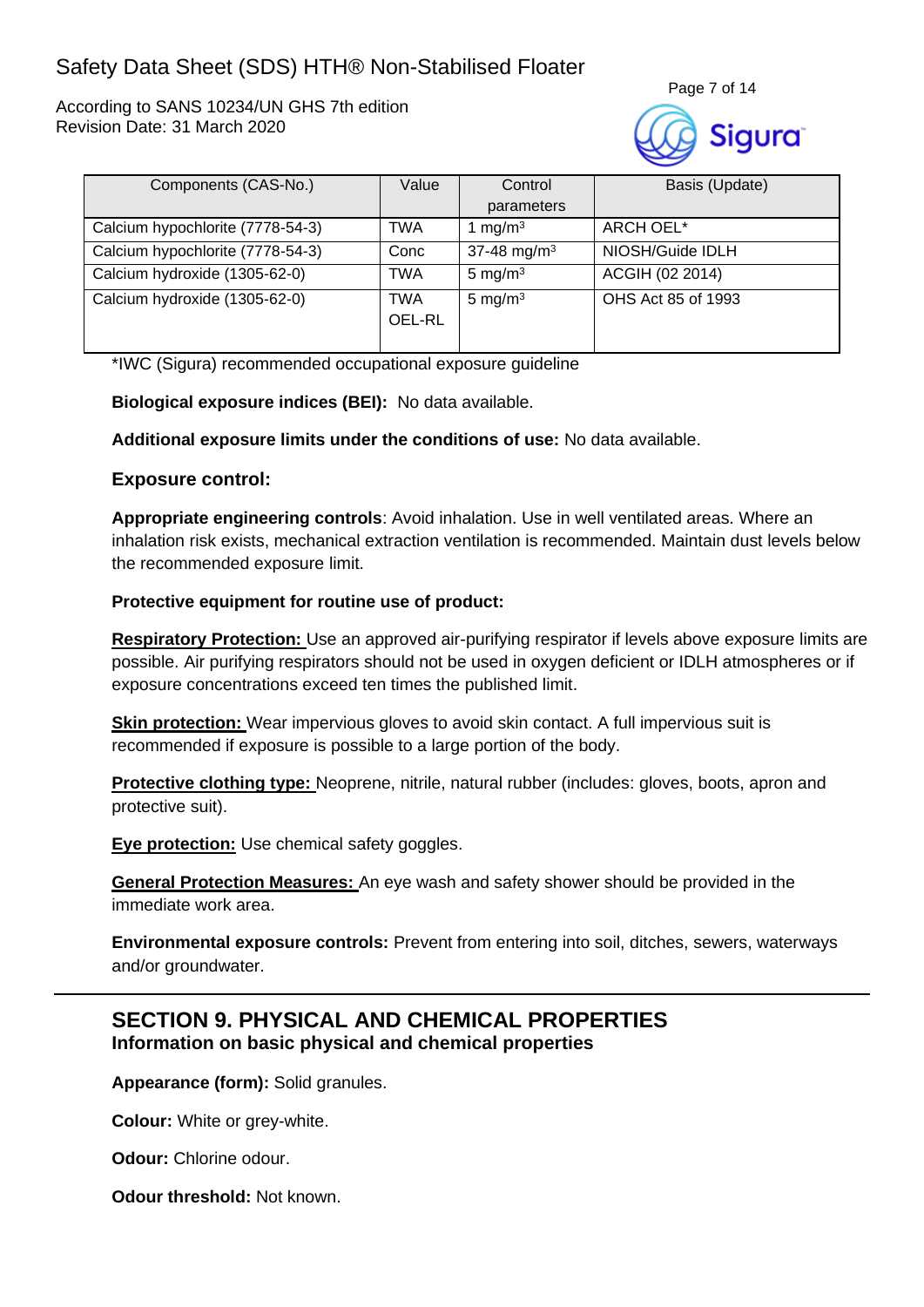According to SANS 10234/UN GHS 7th edition Revision Date: 31 March 2020



**pH (1% solution):**10.5-11.5

**Melting point/range (°C):** Decomposes above 177°C (350°F), releasing oxygen.

**Boiling point/range (<sup>o</sup>C):** Not known.

**Flash point (<sup>o</sup>C):** Not known.

**Evaporation rate:** Not known.

**Flammability (solid, gas, liquid):** Not flammable.

**Ignition temperature (°C):** Not known.

**Upper/lower flammability/explosive limits:** Not applicable.

**Vapour pressure (20<sup>o</sup>C):** Not known.

**Vapour density:** 6.9

**Relative density (25 <sup>o</sup>C):** Not known.

Water solubility (g/l) at 25°C: Approximately 18%, product also contains calcium hydroxide and calcium carbonate, which will leave a residue.

**n-Octanol/ Water partition coefficient:** Not known.

**Auto-ignition temperature:** Not known.

**Decomposition temperature:** 170 – 180 °C releasing oxygen.

**Viscosity, dynamic (mPa s):** Not known.

### **Physical hazards:**

Oxidiser.

**Other information:**

**Volatiles by volume @ 21°C (70°F):** 0 %

**Fat solubility (solvent-oil to be specified):** Not known.

**Bulk density:** Not known.

**Dissociation constant in water (p Ka):** Not known.

**Oxidation-reduction potential:** Not known.

## **SECTION 10. STABILITY AND REACTIVITY Reactivity:**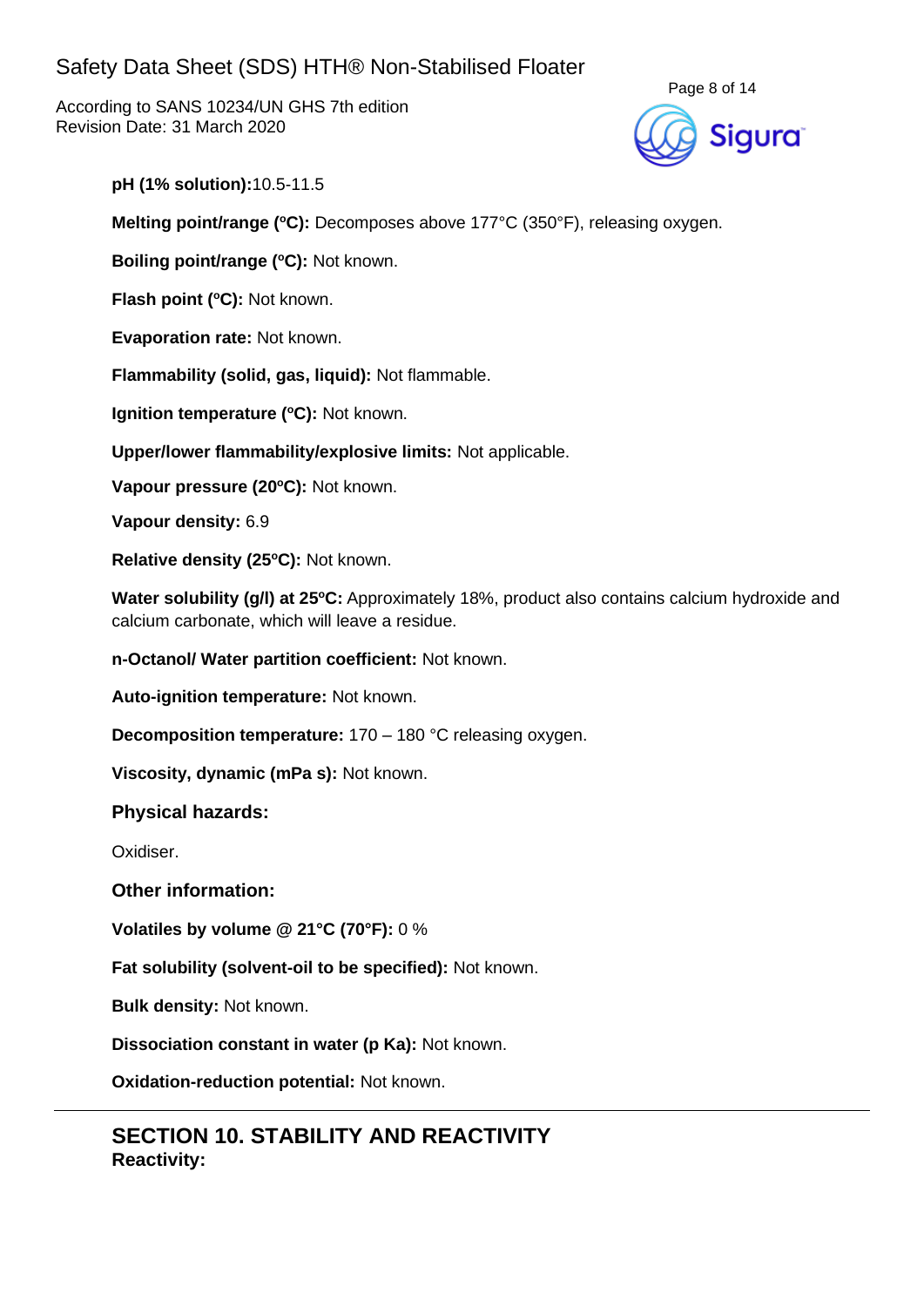According to SANS 10234/UN GHS 7th edition Revision Date: 31 March 2020



Product is not sensitive to mechanical shock or impact. Product is not sensitive to electrical static discharge. Product will not undergo hazardous polymerization. Product is an oxidizer which can cause a severe increase in fire intensity. Not pyrophoric. Not an organic peroxide. If subjected to excessive temperatures, the product may undergo rapid decomposition, evolution of chlorine gas, and heat sufficient to ignite combustible substances. If product is exposed to small amounts of water, it can react violently to produce heat and toxic gasses and spatter. Use copious amounts of water for fires involving this product.

## **Chemical stability:**

Stable under recommended conditions of storage. Product will not undergo hazardous polymerization.

### **Possibility of hazardous reactions:**

Hazardous polymerization is not expected to occur.

### **Conditions to avoid:**

Do not store next to heat source, in direct sunlight, or elevated storage temperature. Do not store where the daily average temperature exceeds 35°C / 95°F. Prevent ingress of humidity and moisture into container or package. Always close the lid.

### **Incompatible materials:**

This product is chemically reactive with many substances e.g. other pool treatment products, acids, organic materials, nitrogen-containing compounds, dry powder fire extinguishers (containing monoammonium phosphate), oxidizers, all corrosive liquids, flammable or combustible materials. Do not allow product to contact any foreign matter, including other water treatment products. Contamination or improper use may cause a fire of great intensity, explosion or release toxic gases. If product is exposed to small amounts of water, it can react violently to produce heat and toxic gases and spatter.

### **Hazardous decomposition products:**

Chlorine.

## **SECTION 11. TOXICOLOGICAL INFORMATION Toxicokinetics, metabolism and distribution:**

**Non-human toxicological data:** No data available.

**Method:** No data available.

**Dosage:** No data available.

**Routes of administration:** No data available.

**Results:** No data available.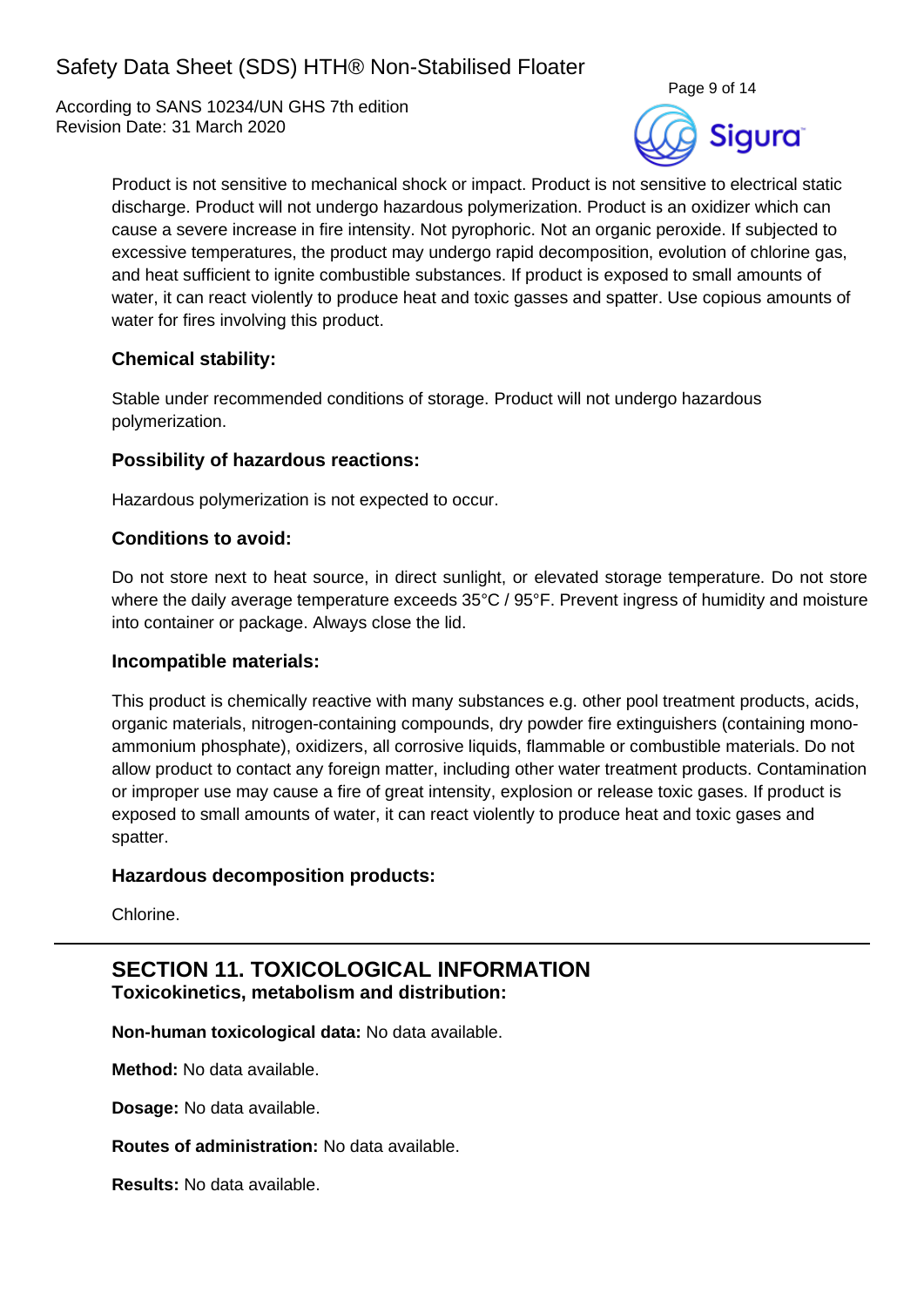According to SANS 10234/UN GHS 7th edition Revision Date: 31 March 2020



**Absorption:** No data available.

**Distribution:** No data available.

**Metabolism:** No data available.

**Excretion:** No data available.

### **Information on toxicological effects:**

**Acute toxicity:**

### **HTH Granular pool chlorine**

Acute oral LD<sub>50</sub> for rat 800 mg/kg (estimated), Acute Toxicity Category 4.

Dermal  $LD_{50}$  for rabbit >2000 mg/kg (estimated).

Inhalation  $LC_{50}$  (4 h) nose only for rat > 0.51 mg/L, Acute Toxicity Category 3 for dust/mists.

**Calcium hypochlorite:** (65 % calcium hypochlorite).

Acute LD<sub>50</sub> Oral for rat 850 mg/kg.

Dermal  $LD_{50}$  for rabbit >2000 mg/kg.

Inhalation  $LC_{50}$  (4 h) nose only rat 0.51 mg/L.

### **Calcium chloride:**

Acute  $LD_{50}$  Oral for rat 1000 mg/kg.

Dermal  $LD_{50}$  for rabbit 2630 mg/kg.

#### **Calcium hydroxide:**

Acute  $LD_{50}$  Oral for rat 7 340 mg/kg.

**Skin corrosion/irritation:** DRY MATERIAL CAUSES MODERATE SKIN IRRITATION, WET MATERIAL CAUSES SKIN BURNS.

**Serious eye damage/irritation:** Corrosive to eyes.

**Respiratory or skin sensitization:** This material is not known or reported to be a skin or respiratory sensitiser.

**Germ cell mutagenicity:** Calcium hypochlorite has been tested in the Dominant lethal assay in male mice, and it did not induce a dominant lethal response. Calcium hypochlorite has been reported to produce mutagenic activity in two in vitro assays. It has, however, been shown to lack the capability to produce mutations in animals based on results from the micronucleus assay. In vitro assays frequently are inappropriate to judge the mutagenic potential of bactericidal chemicals due to a higher degree of cellular toxicity. The concentration which produces mutations in these in vitro assays is significantly greater than the concentrations used for disinfection. Based on the high cellular toxicity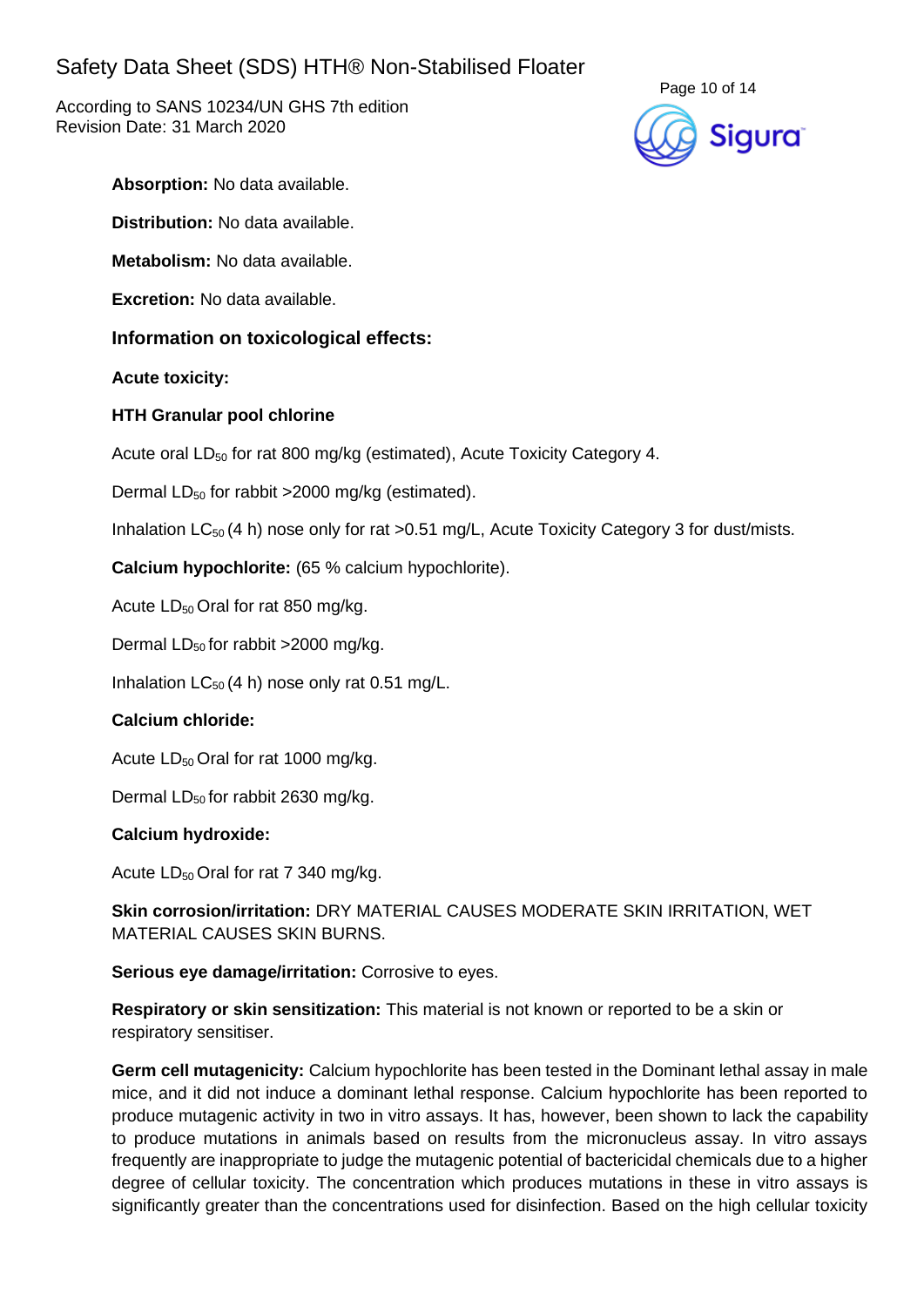According to SANS 10234/UN GHS 7th edition Revision Date: 31 March 2020



in in vitro assays and the lack of mutagenicity in animals, the risk of genetic damage to humans is judged not significant. Calcium chloride was determined to be non-mutagenic in the Ames assay. It was also shown to be non-clastogenic in the chromosomal aberration test.

**Carcinogenicity: Calcium hypochlorite:** IARC category 3. This product is not known or reported to be carcinogenic by any reference source including IARC, OSHA, NTP or EPA. One hundred mice were exposed dermally 3 times a week for 18 months to a solution of calcium hypochlorite. Histopathological examination failed to show an increased incidence of tumours. IARC (International Agency for Research on Cancer) reviewed studies conducted with several hypochlorite salts. IARC has classified hypochlorite salts as having inadequate evidence for carcinogenicity to humans and animals. IARC therefore considers hypochlorite salts to be not classifiable as to their carcinogenicity to humans.

**Reproductive toxicity:** Calcium hypochlorite has been tested for teratogenicity in laboratory animals. Results of this study have shown that calcium hypochlorite is not a teratogen.

**STOT-single exposure:** No data available.

**STOT-repeated exposure:** No data available.

**Aspiration hazard:** No data available.

## **SECTION 12. ECOLOGICAL INFORMATION Toxicity:**

Highly toxic to fish and other aquatic organisms.

#### **Calcium hypochlorite:**

**Birds**: Oral LD<sub>50</sub> for Bobwhite quail 3 474 mg/kg, LC<sub>50</sub> dietary Mallard ducklings >5000 mg/kg, dietary Bobwhite quail >5000 mg/kg.

**Fish**: LC<sub>50</sub> (96 h) for Bluegill (nominal, static) 0.088 mg/L, Rainbow trout (*Salmo gairdneri*) (nominal, static) 0.016 mg/L.

**Daphnia**: LC<sub>50</sub> (48 h) *Daphnia magna* (nominal, static) 0.11 mg/L.

#### **Calcium chloride:**

**Fish**: LC<sub>50</sub> (96 h) for Bluegill (nominal, static) 10 650 mg/L, Mosquito fish (nominal, static) 13 400 mg/L, *Pimephales promelas* (fathead minnow) (nominal, static) 4 630 mg/L.

**Daphnia**: LC<sub>50</sub> (48 h) *Daphnia magna* (nominal, *static*) 2 770 mg/L.

**Other aquatic species**: LC<sub>50</sub> (48 h) *Ceriodaphnia* dubia (nominal, static) 1 830 mg/L, LC<sub>50</sub> (5 day) *Nitzschia linearis* (nominal, static) 3 130 mg/L.

## **Persistence and degradability:**

No data available.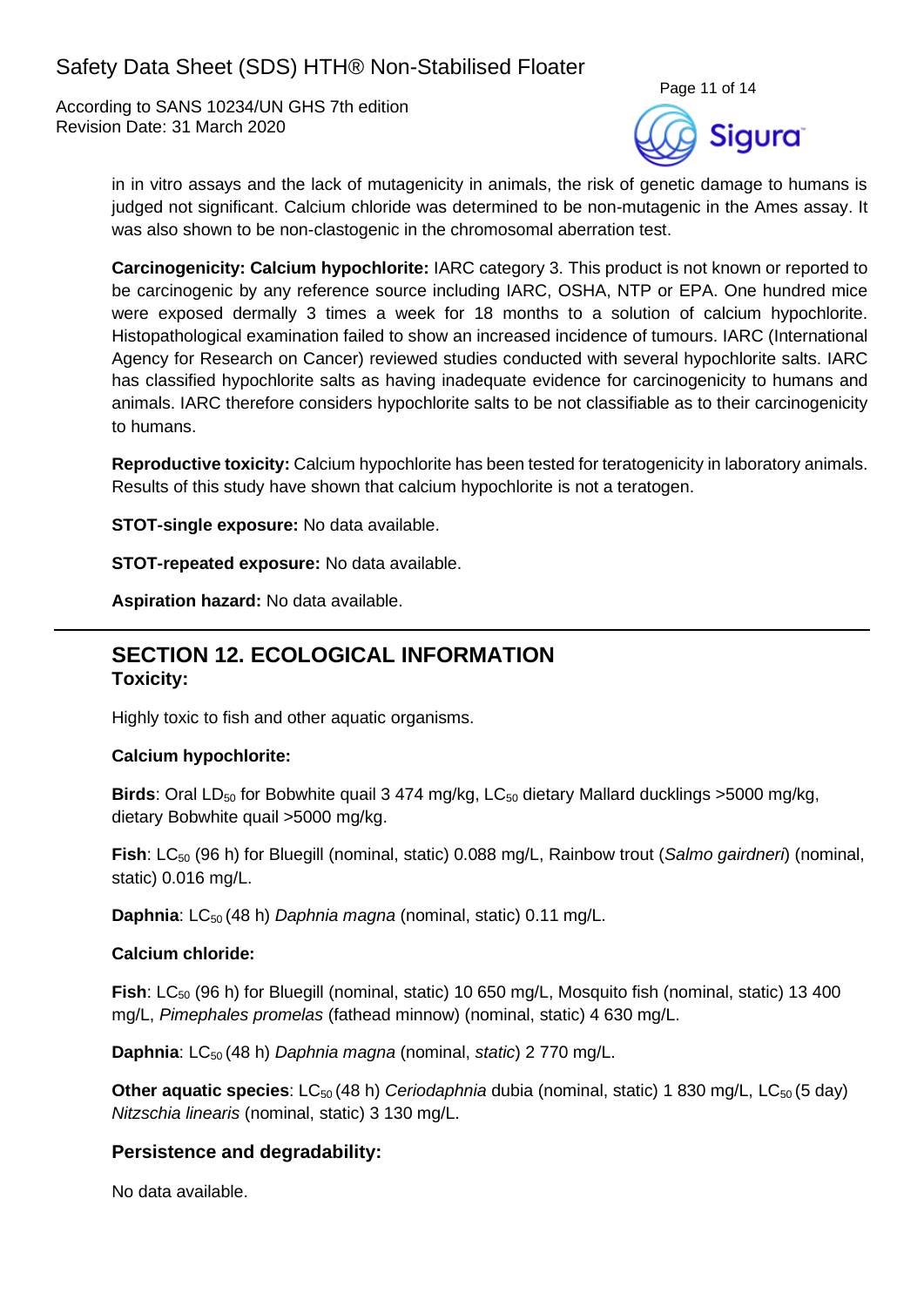According to SANS 10234/UN GHS 7th edition Revision Date: 31 March 2020



### **Bioaccumulative potential:**

No data available.

### **Mobility in soil**

No data available.

### **Results of PBT& vPvB assessment:**

No data available.

### **Other adverse effects:**

No data available.

## **SECTION 13. DISPOSAL CONSIDERATIONS Waste treatment methods:**

Dispose of in accordance with municipal, provincial and national regulations.

### **Product/ packaging disposal:**

CARE MUST BE TAKEN TO PREVENT ENVIRONMENTAL CONTAMINATION FROM THE USE OF THE MATERIAL. THE USER OF THE MATERIAL HAS THE RESPONSIBILITY TO DISPOSE OF UNUSED MATERIAL, RESIDUES AND CONTAINERS IN COMPLIANCE WITH ALL RELEVANT LOCAL, NATIONAL LAWS AND REGULATIONS REGARDING TREATMENT, STORAGE AND DISPOSAL FOR HAZARDOUS AND NONHAZARDOUS WASTES.

## **SECTION 14. TRANSPORT INFORMATION**

|                                                                                              | Land transport<br>(ADR/RID) | Sea transport<br>(IMDG) | Air transport<br>(ICAO/IATA) |
|----------------------------------------------------------------------------------------------|-----------------------------|-------------------------|------------------------------|
| <b>UN-Number</b>                                                                             | 1748                        | 1748                    | 1748                         |
| <b>UN Proper shipping</b>                                                                    | <b>CALCIUM</b>              | <b>CALCIUM</b>          | <b>CALCIUM</b>               |
| name:                                                                                        | HYPOCHLORITE,               | <b>HYPOCHLORITE,</b>    | HYPOCHLORITE,                |
|                                                                                              | <b>DRY</b>                  | <b>DRY</b>              | <b>DRY</b>                   |
| <b>Transport hazard class:</b>                                                               | 5.1                         | 5.1                     | 5.1                          |
| Packaging group:                                                                             |                             |                         |                              |
| <b>Marine pollutant:</b>                                                                     | Yes                         | Yes                     | Yes                          |
| <b>Special precautions for</b><br>user:                                                      | No information              | No information          | No information               |
| <b>Transport in bulk</b><br>according to MARPOL<br>73/78 Annex II and the<br><b>IBC</b> code | No information              | No information          | No information               |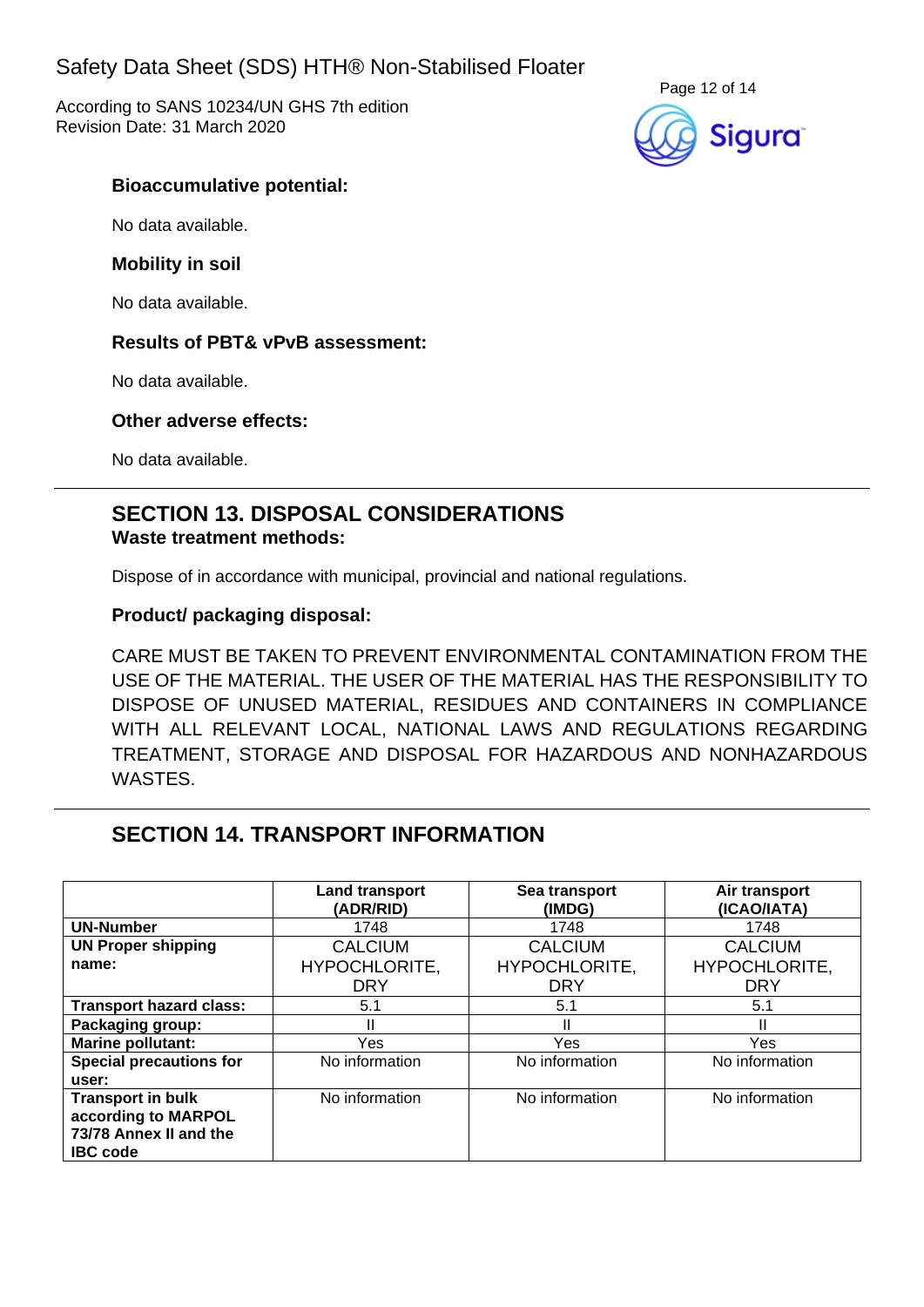According to SANS 10234/UN GHS 7th edition Revision Date: 31 March 2020



### **SECTION 15. REGULATORY INFORMATION Safety, health and environmental regulations/legislation for the mixture:**

**Relevant information regarding authorization:** Occupational Health and Safety Act 1993 Regulation for Hazardous Chemical Substances.

**Relevant information regarding restrictions:** None known.

**EU regulations:** Regulation EC 1272/2008 [EU-GHS/CLP]

**Other National regulations:** None.

**Chemical Safety Assessment carried out?** No.

## **SECTION 16. OTHER INFORMATION Indication of changes:**

GHS aligned.

2020/03/31 – Company logo changed to Sigura; Details of the supplier of SDS changed to reflect new

entity name.

### **Relevant classification and H statements (number and full text):**

STOT SE (Category 3): Specific Target Organ Toxicity single exposure (Category 3)

Aquatic Acute (Category 1): Hazardous to the Aquatic Environment Acute 1

H272 May intensify fire; oxidiser. H302 Harmful if swallowed. H314 Causes severe skin burns and eye damage. H315 Causes skin irritation. H318 Causes serious eye damage. H319 Causes serious eye irritation. H331 Toxic by inhalation. H335 May cause respiratory irritation. H400 Very toxic to aquatic life.

### **Training instructions:**

Use as instructed.

#### **Further information:**

This information is based upon the present state of our knowledge. This SDS has been compiled and is solely intended for this product.

#### **Notice to readers:**

Employers should use this information only as a supplement to other information gathered by them, and should make independent judgement of suitability of this information to ensure proper use and protect the health and safety of employees.